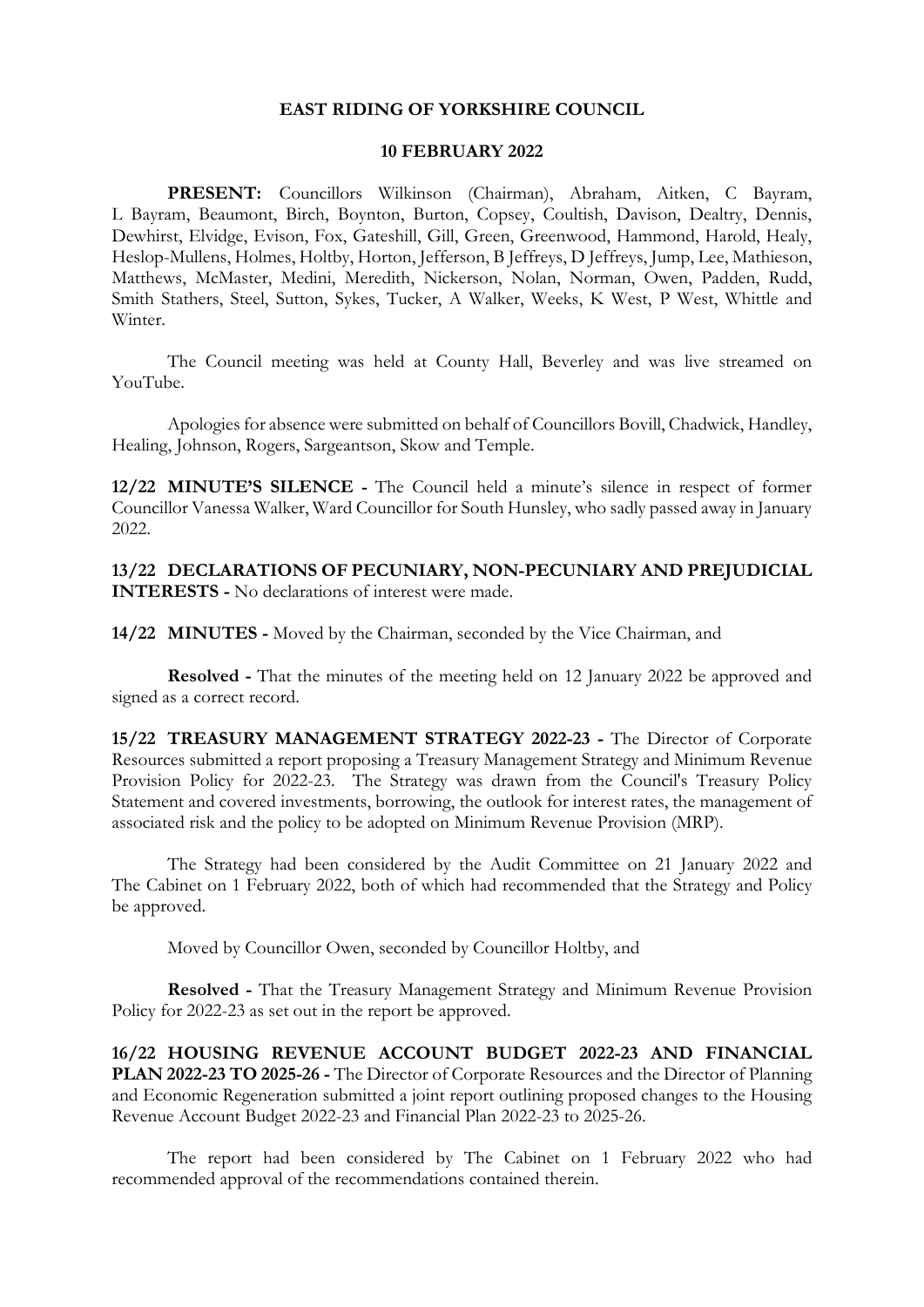The report set out the proposed Housing Revenue Account Budget for 2022-23 and the proposed council house rents for 2022-23, including rent increases of 4.1%, which was based upon the Consumer Price Index (CPI) plus 1%. The report also set out other fees and charges for 2022-23.

Moved by Councillor Owen, seconded by Councillor Holtby, and

**Resolved -** (a) That the 2022-23 Housing Revenue Account budget as set out in Appendix A of the report be approved;

(b) that individual council house rents, summarised in Appendix B of the report be approved;

(c) that a 4.1% increase to service charges separated out from rents, as detailed in paragraph 4.1 of the report be approved;

(d) that other rents, fees and charges for 2022-23 as set out in Appendix C of the report be approved;

(e) that an increase in Shared Ownership rents based upon Retail Price Index plus 0.5% be approved;

and

(f) that the Capital Investment budgets set out in Appendix E be approved,

(g) that the affordable housing priorities as set out in Section 8 of the report

be approved.

**17/22 BUSINESS PLAN 2020-25 AND FINANCIAL PLAN 2022-23 TO 2025-26 -** The Director of Corporate Resources submitted a report outlining the recommended Business Plan for 2020-25 (2022 update) and the Financial Plan for 2022-23 to 2025-26 incorporating the 2022-23 revenue budget proposals and the Capital Strategy including the prudential indicators. The Cabinet had referred the draft revenue budget to Council as a basis for discussion. Budget proposals and statements were put forward as follows:-

Councillor Owen moved a budget proposal on behalf of the Conservative Group, which was seconded by Councillor Holtby. The proposal was to approve the proposed General Fund revenue budget for 2022-23 subject to the following amendments:

| <b>Conservative Group Budget Proposals</b>                        | Impact on               |
|-------------------------------------------------------------------|-------------------------|
|                                                                   | $22/23$ $\rm \pounds m$ |
|                                                                   |                         |
| Car Parking Charges - rejected the proposed introduction to areas |                         |
| where parking is free                                             |                         |
| Winter Gritting                                                   | 0.200                   |
| Electric Vehicle Charging Scheme - 100 new charging points over   | 0.400                   |
| 18 months                                                         |                         |
| Love Your High Street                                             | 0.300                   |
| Goole Place Pilot                                                 | 0.250                   |
| Community Wealth Fund                                             | 0.525                   |
| <b>CCTV</b> Enhancement                                           | 0.250                   |
| Early Years Providers Business Rate Relief                        | 0.133                   |
| Schools Music Service                                             | 0.055                   |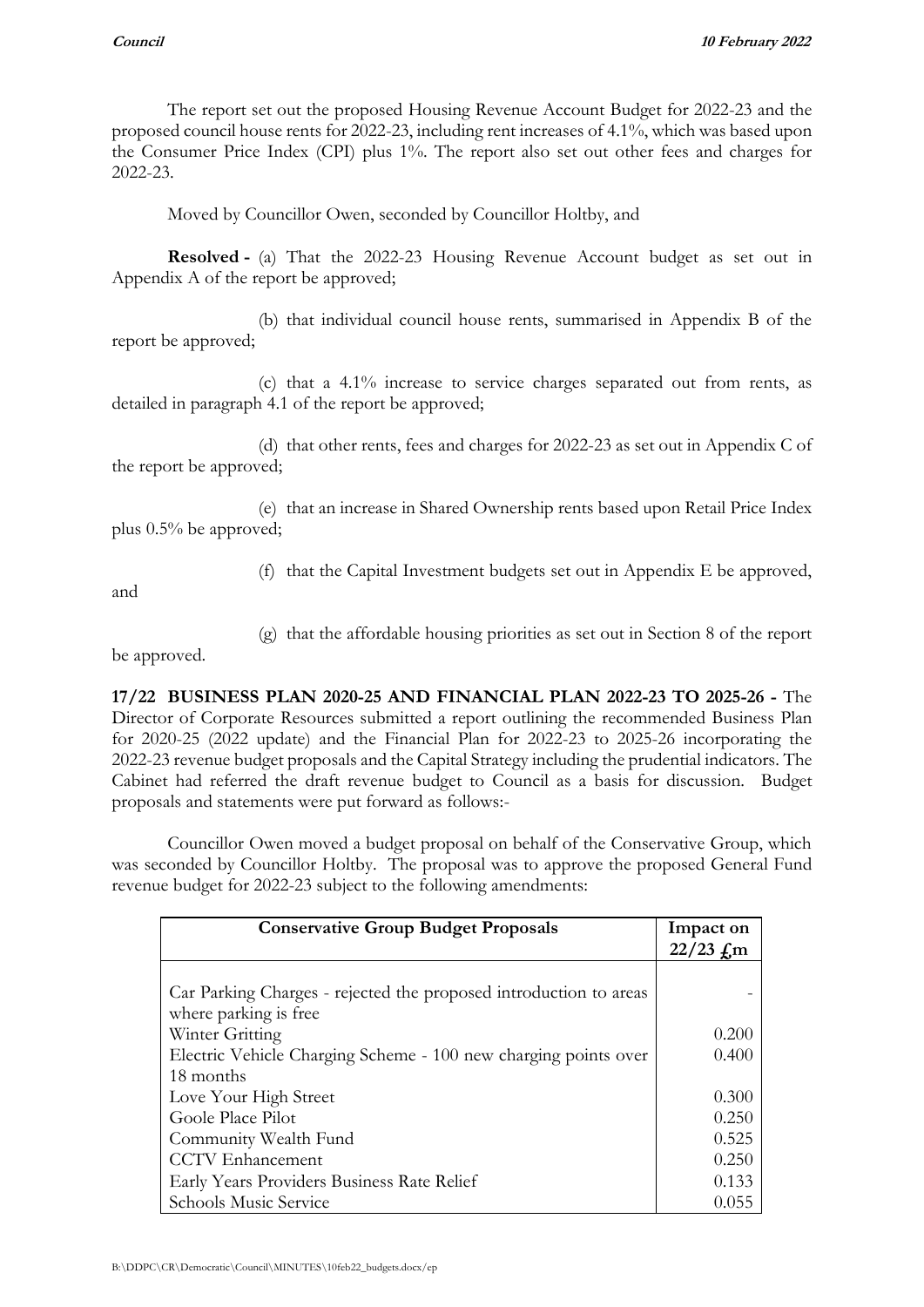| <b>Bus Services</b>                                       | 0.150 |
|-----------------------------------------------------------|-------|
| Hardship Fund                                             | 0.200 |
|                                                           |       |
| Sub-Total                                                 | 2.463 |
|                                                           |       |
| Funded by:                                                |       |
|                                                           |       |
| Increase to final local government finance settlement     | 0.508 |
| COVID-19 Collection Risk Reserve                          | 0.605 |
| Economic Development and Bridlington Regeneration Reserve | 0.250 |
| Remaining Council Tax Hardship Fund                       | 1.100 |
|                                                           |       |
| Total                                                     | 2.463 |

Councillor Nolan moved a budget proposal on behalf of the Liberal Democrat Group, which was seconded by Councillor Healy. The proposal was to approve the proposed General Fund revenue budget for 2022-23 subject to the following amendments:

| <b>Liberal Democrat Group Budget Proposals</b>                 | Impact on           |
|----------------------------------------------------------------|---------------------|
|                                                                | $22/23$ $\pounds$ m |
|                                                                |                     |
| <b>New Savings</b>                                             |                     |
| Cabinet positions                                              | $-0.030$            |
| Efficiencies from back office functions                        | $-0.200$            |
|                                                                |                     |
| Removal of senior management posts                             | $-0.111$            |
| Scrapping Consultants pay and reward scheme                    | $-2.250$            |
|                                                                |                     |
| Net savings                                                    | $-2.591$            |
|                                                                |                     |
| <b>Spend on Priorities</b>                                     |                     |
|                                                                |                     |
| ERYC Crime prevention and safety for women                     | 0.250               |
| Potholes and pavement repair                                   | 0.617               |
| Dog-fouling prevention and enforcement                         | 0.100               |
| Ward level budgets <i>f</i> ,5k per ward                       | 0.130               |
| Flamborough Speed reduction measures                           | 0.100               |
| Reinstate free shuttle bus Bridlington to Scarborough hospital | 0.125               |
| Road safety at junction Woodfield Lane/Heads Lane/Ferriby      | 0.050               |
| Road Hessle                                                    |                     |
| Provide more parking by hard-standing verge edges              | 0.500               |
| Feasibility study to upgrade Bridlington Hospital services     | 0.100               |
| No changes to car parking charges                              | 0.383               |
|                                                                |                     |
| Cost of additional priorities                                  | 2.355               |
|                                                                |                     |
| Net savings minus additional spend on priorities               | $-0.236$            |
| Reduction in Council Tax Increase from CMT figure              | 0.236               |
|                                                                |                     |
| <b>Net Overall Position</b>                                    | 0.000               |
|                                                                |                     |
|                                                                |                     |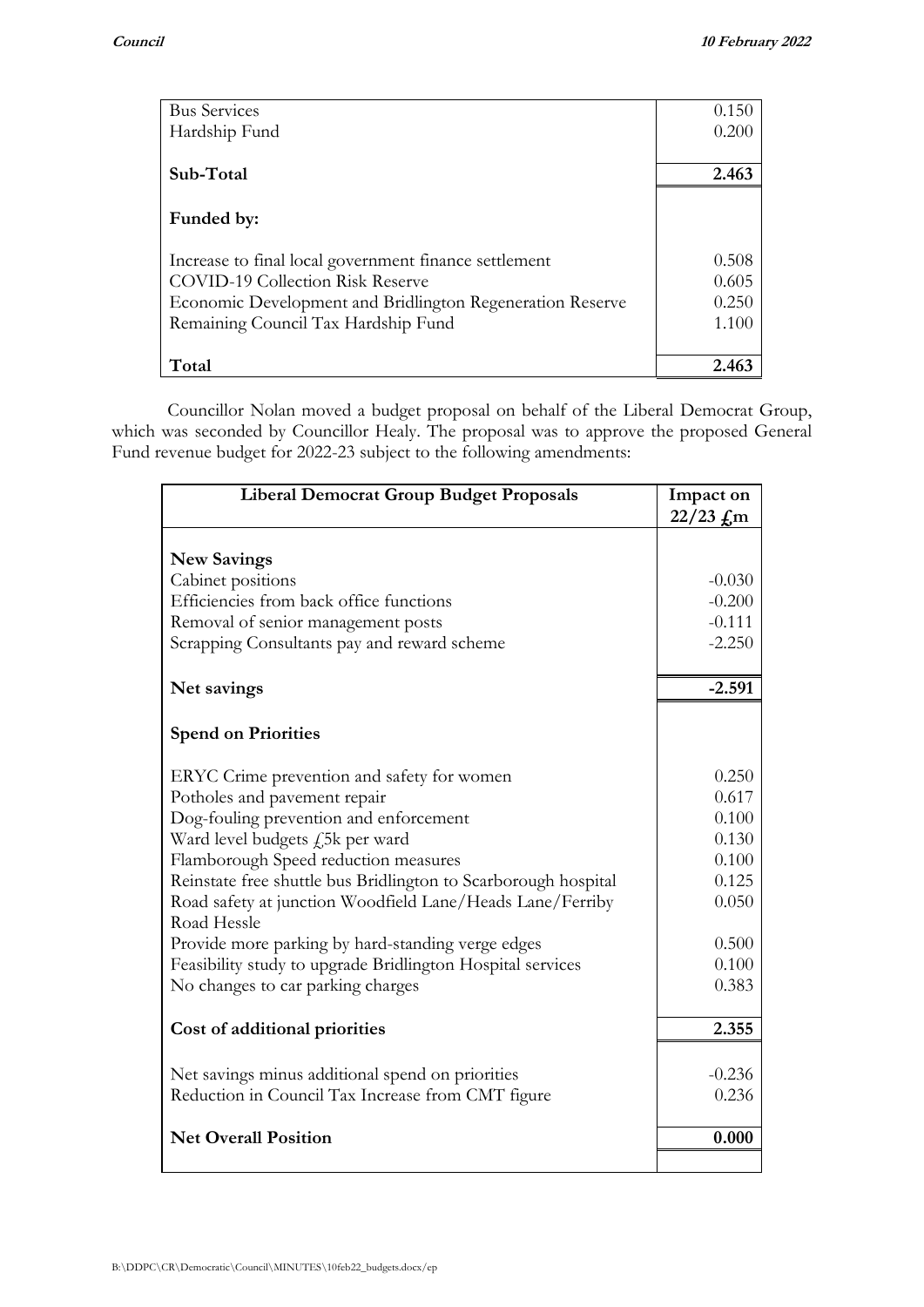Councillor Jefferson made a budget statement on behalf of the Independent Group.

Councillor Norman made a budget statement on behalf of the Yorkshire Group.

Moved by Councillor Owen, seconded by Councillor Holtby, and

**Resolved -** (a) That the General Fund revenue budget for 2022-23 be approved subject to the amendments set out in the table below;

|                                                                   | Impact on<br>$22/23$ $\rm \pounds m$ |
|-------------------------------------------------------------------|--------------------------------------|
|                                                                   |                                      |
| Car Parking Charges - rejected the proposed introduction to areas |                                      |
| where parking is free                                             |                                      |
| Winter Gritting                                                   | 0.200                                |
| Electric Vehicle Charging Scheme - 100 new charging points over   | 0.400                                |
| 18 months                                                         |                                      |
| Love Your High Street                                             | 0.300                                |
| Goole Place Pilot                                                 | 0.250                                |
| Community Wealth Fund                                             | 0.525                                |
| <b>CCTV</b> Enhancement                                           | 0.250                                |
| Early Years Providers Business Rate Relief                        | 0.133                                |
| <b>Schools Music Service</b>                                      | 0.055                                |
| <b>Bus Services</b>                                               | 0.150                                |
| Hardship Fund                                                     | 0.200                                |
|                                                                   |                                      |
| Sub-Total                                                         | 2.463                                |
|                                                                   |                                      |
| Funded by:                                                        |                                      |
|                                                                   |                                      |
| Increase to final local government finance settlement             | 0.508                                |
| <b>COVID-19 Collection Risk Reserve</b>                           | 0.605                                |
| Economic Development and Bridlington Regeneration Reserve         | 0.250                                |
| Remaining Council Tax Hardship Fund                               | 1.100                                |
|                                                                   |                                      |
| Total                                                             | 2.463                                |

(b) that the Business Plan 2020-25 (2022 update) be approved;

(c) that the level of Council Tax for 2022-23 be recommended at an increase

of 3.99%;

(d) that the Schools Budget for 2022-23 and the hourly rate paid to early years providers in 2022-23 of  $f$ , 4.31 be approved;

and

(e) that the Capital Strategy, including prudential indicators be approved,

(f) that the Pay Policy Statement as set out in Appendix 3 of the report be approved.

Voting on the motion was by way of a recorded vote as follows:-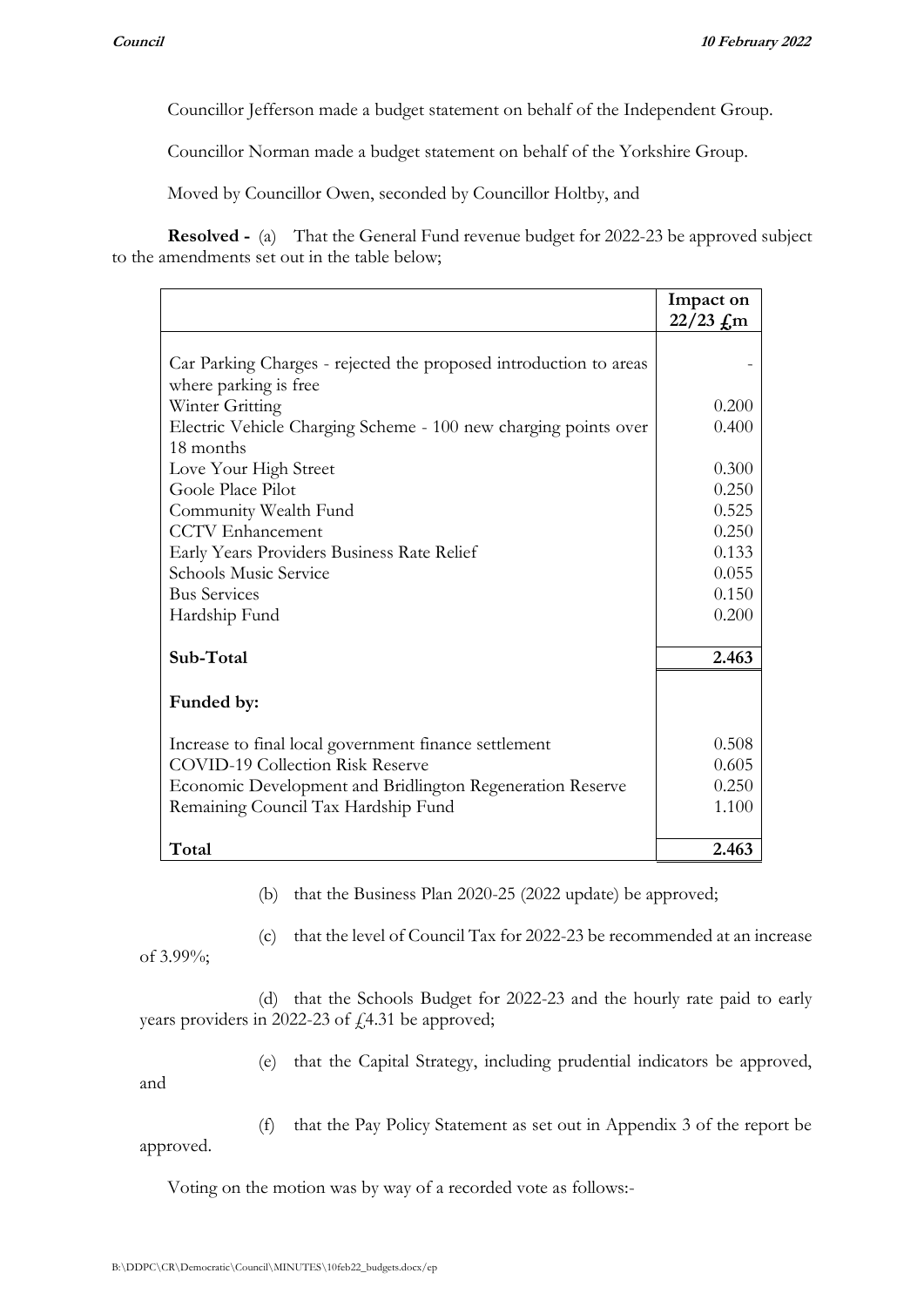**For -** Councillors Abraham, Aitken, C Bayram, L Bayram, Beaumont, Birch, Burton, Copsey, Coultish, Dennis, Dewhirst, Elvidge, Evison, Fox, Gateshill, Green, Greenwood, Hammond, Harold, Holmes, Holtby, Horton, Jefferson, B Jeffreys, D Jeffreys, Jump, Lee, Mathieson, Matthews, McMaster, Medini, Meredith, Nickerson, Owen, Rudd, Smith, Stathers, Steel, Sykes, Tucker, Weeks, K West, P West, Wilkinson, Whittle and Winter.

**Against -** Councillors Boynton, Davison, Dealtry, Gill, Healy, Heslop-Mullens, Nolan, Norman, Padden, Sutton and A Walker.

**Abstentions -** None.

**For -** 46

**Against -** 11

**Abstentions -** 0

**18/22 COUNCIL TAX 2022-23 -** The Director of Corporate Resources submitted a report proposing the Council Tax for 2022-23. The Council was required under legislation to determine the council tax for 2022-23 by way of a council tax resolution, which included the amounts set by precepting bodies. A draft Council tax resolution was attached at Appendix 2 of the report as now submitted.

The proposed revenue budget for 2022-23 totalled  $\hat{E}$  (324.897m with a council tax requirement of  $f_1$ 195.470m. This required a Band D council tax of  $f_1$ 1,616.79, excluding special expenses, police, fire, and parish and town council precepts.

The proposed 2022-23 budget included a council tax increase of 3.99%. The Government had permitted local authorities to apply a general increase of up to 1.99% to council tax for 2022-23, plus a further 1% increase for authorities with social care responsibilities which must be used to fund adult social care costs called the Adult Social Care Precept. In addition to this, councils that did not utilise their full permitted Adult Social Care Precept in 2021-22 of 3% were able to carry over any shortfall to 2022-23.

In 2021-22, East Riding of Yorkshire Council set the council tax increase at 3.49% inclusive of a 2% Adult Social Care Precept. This meant the Council had the flexibility to carry forward the unutilised 1% of the Adult Social Care Precept and increase its council tax by a further 1% in 2022-23. The Council may therefore increase its council tax by up to 3.99% for 2022-23 before triggering a local referendum.

Special expenses totalled  $f(0.482m)$  in 2022-23 compared with  $f(0.462m)$  in 2021-22. Increases to special expenses were subject to the same local referendum principles as council tax. They were not used to fund social care and might therefore be increased by up to 1.99%. The recommended increases to special expenses were limited to 1.99%.

Parish and town councils each set a council tax precept which the Council collected on their behalf. The 2022-23 precepts would be reported to the Council on 23 February 2022.

The Humberside Fire and Rescue Service precept, which the Council collected on their behalf, was due to be set on 11 February 2022 and the Police and Crime Commissioner were required to issue their precepts to the Council by 1 March each year. Both of these precepts would be reported to the Council on 23 February 2022 if they were set in accordance with the expected